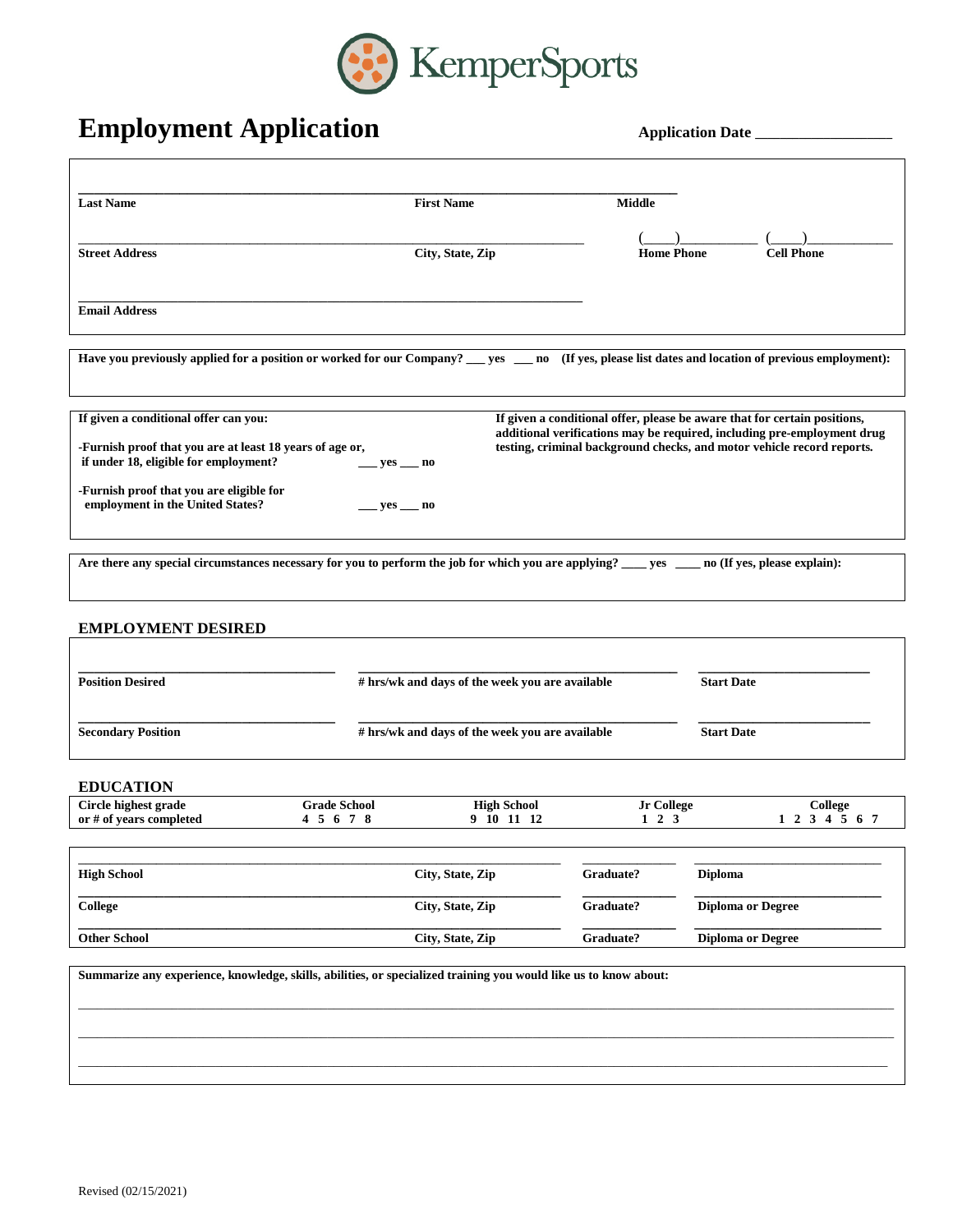

## **EMPLOYMENT HISTORY (List most recent employer first. This section must be completed even if a resume is attached)**

| From: $\qquad \qquad \text{To:}$                                                                                                                                                                                                                                                         |                                                                                                                                                                                                                                    | <b>Company Name:</b>             |                                                                                                                         | <u> 1989 - Johann Stoff, amerikansk politiker (d. 1989)</u>                                                                                                                                                                          |  |  |  |  |  |
|------------------------------------------------------------------------------------------------------------------------------------------------------------------------------------------------------------------------------------------------------------------------------------------|------------------------------------------------------------------------------------------------------------------------------------------------------------------------------------------------------------------------------------|----------------------------------|-------------------------------------------------------------------------------------------------------------------------|--------------------------------------------------------------------------------------------------------------------------------------------------------------------------------------------------------------------------------------|--|--|--|--|--|
|                                                                                                                                                                                                                                                                                          |                                                                                                                                                                                                                                    |                                  |                                                                                                                         |                                                                                                                                                                                                                                      |  |  |  |  |  |
|                                                                                                                                                                                                                                                                                          |                                                                                                                                                                                                                                    |                                  |                                                                                                                         |                                                                                                                                                                                                                                      |  |  |  |  |  |
|                                                                                                                                                                                                                                                                                          |                                                                                                                                                                                                                                    |                                  | City, State, Zip:                                                                                                       |                                                                                                                                                                                                                                      |  |  |  |  |  |
| <b>Phone Number:</b>                                                                                                                                                                                                                                                                     |                                                                                                                                                                                                                                    | <b>Supervisor Name:</b>          | the control of the control of the control of the control of                                                             | May we contact this employer? $\underline{\hspace{1cm}} Y \underline{\hspace{1cm}} N$                                                                                                                                                |  |  |  |  |  |
| From: To:                                                                                                                                                                                                                                                                                |                                                                                                                                                                                                                                    | <b>Company Name:</b>             |                                                                                                                         |                                                                                                                                                                                                                                      |  |  |  |  |  |
|                                                                                                                                                                                                                                                                                          |                                                                                                                                                                                                                                    |                                  |                                                                                                                         |                                                                                                                                                                                                                                      |  |  |  |  |  |
|                                                                                                                                                                                                                                                                                          |                                                                                                                                                                                                                                    |                                  |                                                                                                                         |                                                                                                                                                                                                                                      |  |  |  |  |  |
|                                                                                                                                                                                                                                                                                          |                                                                                                                                                                                                                                    |                                  | City, State, Zip:                                                                                                       | <u>state and the state of the state of the state of the state of the state of the state of the state of the state of the state of the state of the state of the state of the state of the state of the state of the state of the</u> |  |  |  |  |  |
| <b>Phone Number:</b>                                                                                                                                                                                                                                                                     |                                                                                                                                                                                                                                    | <b>Supervisor Name:</b>          | <u> The Communication of the Communication of the Communication of the Communication of the Communication of the Co</u> | May we contact this employer? $Y_{\text{max}}$                                                                                                                                                                                       |  |  |  |  |  |
| From: $\qquad \qquad$ To:<br><b>Company Name:</b><br><b>Reason For Leaving:</b> No. 2016. The second state of the second state of the second state of the second state of the second state of the second state of the second state of the second state of the second state of the second |                                                                                                                                                                                                                                    |                                  |                                                                                                                         |                                                                                                                                                                                                                                      |  |  |  |  |  |
|                                                                                                                                                                                                                                                                                          | <b>Position Held:</b> The contract of the contract of the contract of the contract of the contract of the contract of the contract of the contract of the contract of the contract of the contract of the contract of the contract |                                  | City, State, Zip:                                                                                                       | <u>and the state of the state of the state of the state of the state of the state of the state of the state of the state of the state of the state of the state of the state of the state of the state of the state of the state</u> |  |  |  |  |  |
| <b>Phone Number:</b>                                                                                                                                                                                                                                                                     |                                                                                                                                                                                                                                    |                                  |                                                                                                                         | May we contact this employer? $\underline{\hspace{1cm}} Y \underline{\hspace{1cm}} N$                                                                                                                                                |  |  |  |  |  |
| Please account for any periods of unemployment in the space provided below:                                                                                                                                                                                                              |                                                                                                                                                                                                                                    |                                  |                                                                                                                         |                                                                                                                                                                                                                                      |  |  |  |  |  |
| From:                                                                                                                                                                                                                                                                                    |                                                                                                                                                                                                                                    |                                  |                                                                                                                         | <b>Explanation:</b> Explanation:                                                                                                                                                                                                     |  |  |  |  |  |
| To:                                                                                                                                                                                                                                                                                      | the control of the control of the control of                                                                                                                                                                                       |                                  |                                                                                                                         |                                                                                                                                                                                                                                      |  |  |  |  |  |
| From:                                                                                                                                                                                                                                                                                    |                                                                                                                                                                                                                                    | <b>Explanation:</b> Explanation: |                                                                                                                         |                                                                                                                                                                                                                                      |  |  |  |  |  |
| To:                                                                                                                                                                                                                                                                                      |                                                                                                                                                                                                                                    |                                  |                                                                                                                         |                                                                                                                                                                                                                                      |  |  |  |  |  |

In order to select the best possible candidate for employment, it is the policy of KemperSports Management to verify all of the statements you make on your application, including those regarding your employment history and your academic background (where this is a job requirement).

## **PLEASE READ AND INITIAL EACH SECTION LISTED BELOW**

I certify that the facts contained in this application are true and complete to the best of my knowledge. I understand that falsification of information requested in this document or omission of information may disqualify me from further consideration for employment, or, if discovered after I am hired, may result in my immediate discharge from employment. \_\_\_\_\_\_\_\_\_ (Applicant's Initials)

I authorize investigation of all statements contained herein and references listed to give you any and all information concerning my previous employment and any pertinent information they may have, personal or otherwise, and release all parties from liability for any damage that may result from furnishing same to you. \_\_\_\_\_\_\_\_\_ (Applicant's Initials)

I understand and agree that this Employment Application does not constitute a contract of employment, and that, if hired, my employment is for no definite period and may, regardless of the date of payment of my wages and salary, be terminated at any time for any or no reason, with or without prior notice. I also understand and agree that, if hired, the terms and conditions of my employment may be changed, with or without notice, at any time by Kemper Sports Management absent an enforceable, executed, written agreement to the contrary.

\_\_\_\_\_\_\_\_\_ (Applicant's Initials)

I understand that if selected for employment with the Company, I may be required to participate in a pre-employment drug testing program at a company authorized, licensed medical facility which includes screening for the presence of controlled substances. I understand that the results will be kept strictly confidential. I hereby release Kemper Sports Management, any employees or agents thereof from any and all claims or causes of action resulting therefrom. (Applicant's Initials) and the causes of action resulting therefrom.